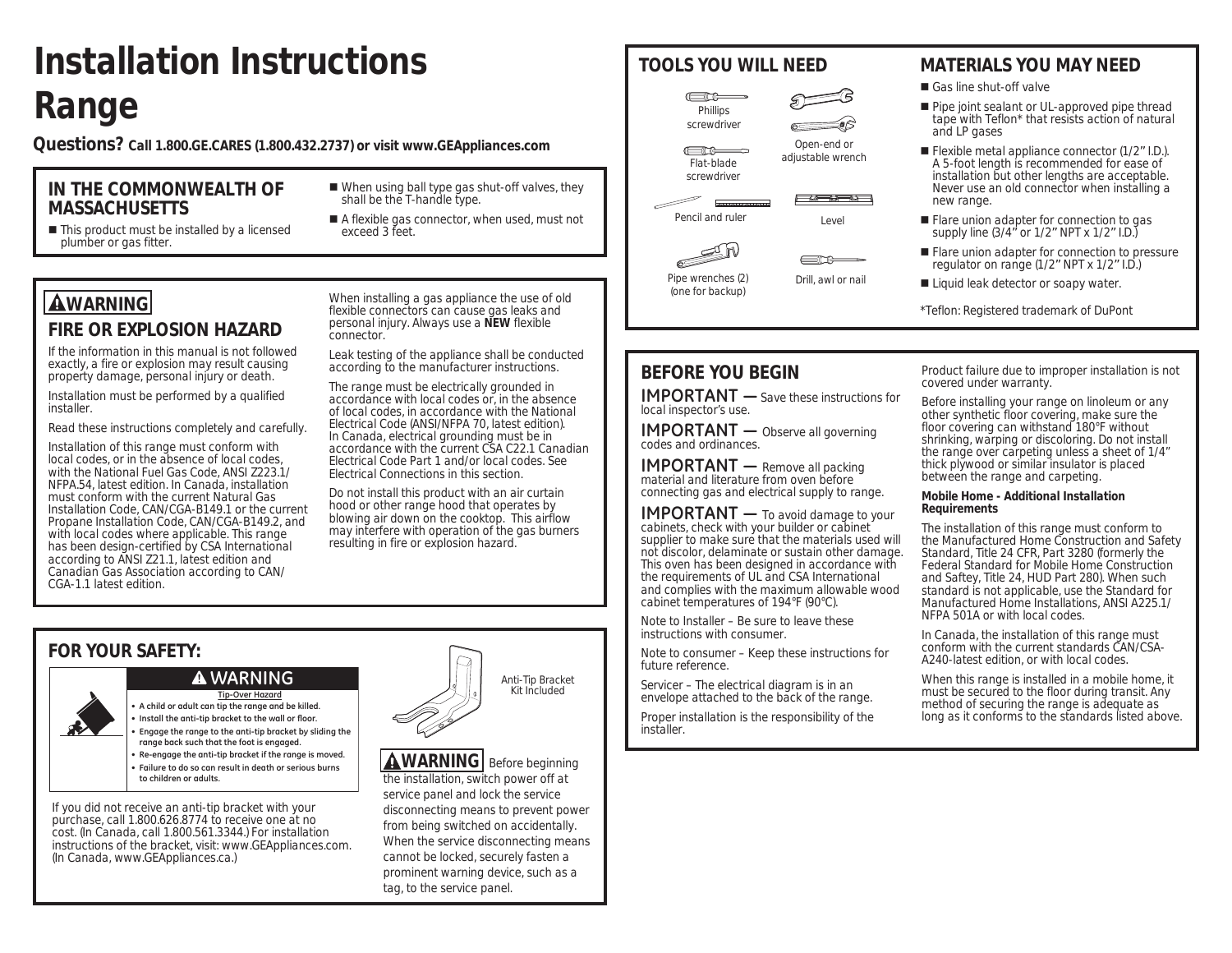## **DIMENSIONS AND CLEARANCES**

Provide adequate clearances between the range and adjacent combustible surfaces. These dimensions must be met for safe use of your range.

Allow 30" (76.2 cm) minimum clearance between burners and bottom of unprotected wood or metal cabinet, or allow a 24" (61 cm) minimum when bottom of wood or metal cabinet is protected by no less than 1/4" (6.4 mm) thick flame-retardant millboard covered with no less

than No. 28 MSG sheet metal (.015" [.38 mm] thick), .015" (.38 mm) thick stainless steel, .025" (0.64 mm) aluminum or .020" (0.5 mm) copper.

Installation of a listed microwave oven or cooking appliance over the cooktop shall conform to the installation instructions packed with that appliance.

For island installation, maintain 2-1/2" minimum from cutout to back edge of countertop and 3" minimum from cutout to side edges of countertop.



### **CONVERTING TO LP GAS (OR CONVERTING BACK TO NATURAL GAS FROM LP)**

**This range leaves the factory set for use with natural gas. If you want to convert to LP gas, the conversion must be performed by a qualified LP gas installer.**

The conversion orifices and instructions can be found on back of the range.

Keep these instructions and all orifices in case you want to convert back to natural gas.





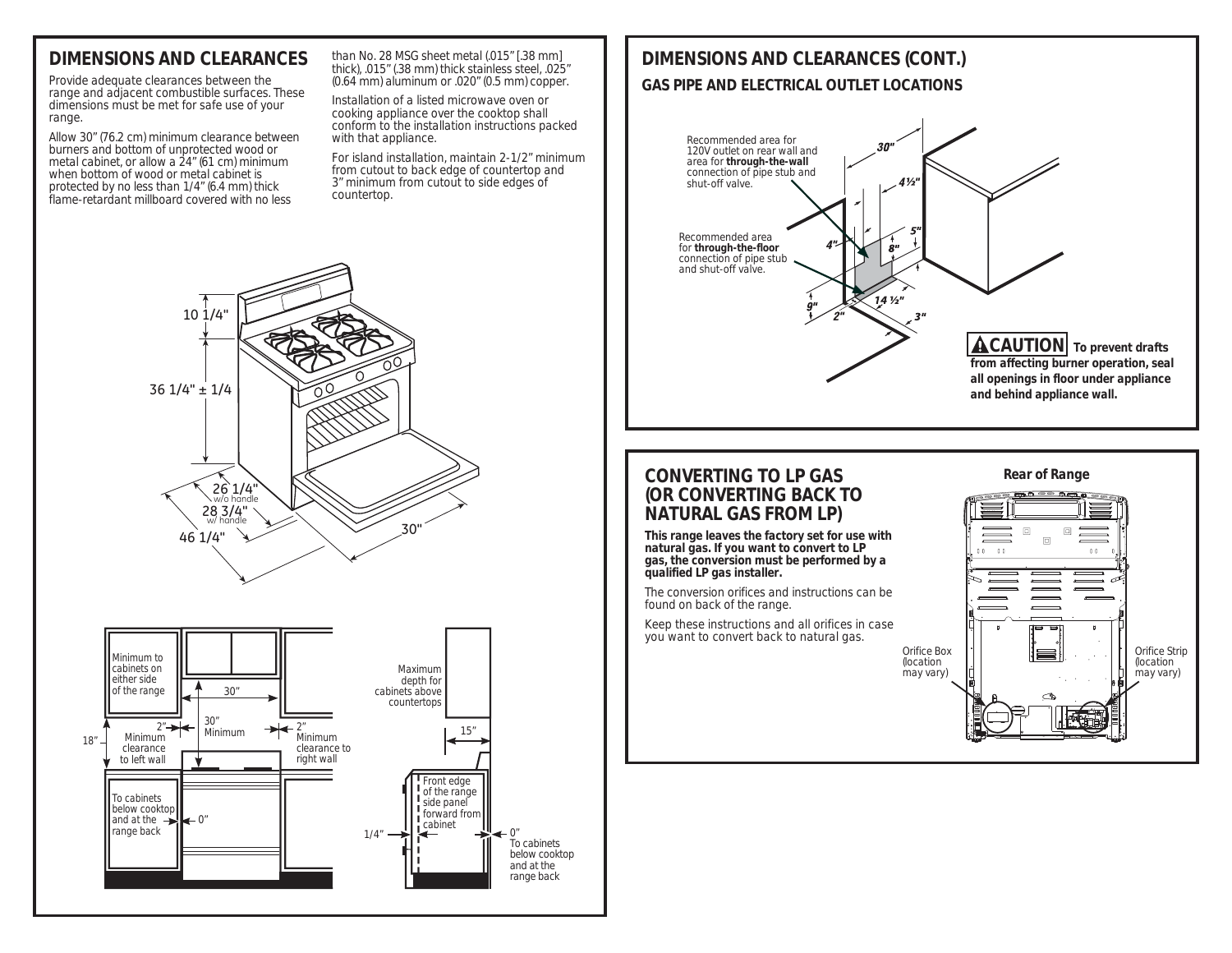## **1 GAS SUPPLY**

**AWARNING** Fire Hazard: Do not use a **flame to check for gas leaks.**

## **AWARNING** Explosion Hazard: Do not

**exceed 25 ft-lbs of torque when making gas line connections. Overtightening may crack the pressure regulator resulting in fire or explosion hazard.**

### **Gas Pressure Regulator**

You must use the gas pressure regulator supplied with this range. For proper operations the inlet pressure to the regulator should be as follows:

### **Natural Gas:**

 Minimum pressure: 6" of Water Column Maximum pressure: 13" of Water Column

### **LP Gas:**

 Minimum pressure: 11" of Water Column Maximum pressure: 13" of Water Column

If you are not sure about the inlet pressure contact local gas supplier.

**Shut off the main gas supply valve before disconnecting the old range and leave it off until the new hook-up has been completed. Don't forget to relight the pilot on other gas appliances when you turn the gas back on.**

Because hard piping restricts movement of the range, the use of a CSA Internationalcertified flexible metal appliance connector is recommended unless local codes require a hardpiped connection.

If the hard piping method is used, you must carefully align the pipe; the range cannot be moved after the connection is made.

## **CONNECTOR HOOKUP**

Pressure regulator  $\frac{1}{\sqrt{2}}$  Gas Flow into Range Flex connector (6 ft. max.) Adapter **Installer: Inform the consumer of the location of the gas shut-off valve.** 1/2" or 3/4" Gas pipe **Adapter** Gas ← shut-off valve Pressure regulator Elbow - Elbow - Nipple  $\leftarrow$  Union ← Nipple Gas shut-off valve 1/2" or 3/4" Gas pipe **Flexible Option Rigid Pipe Option**

To prevent gas leaks, put pipe joint compound on, or wrap pipe thread tape with Teflon\* around, all male (external) pipe threads.

- A. Install a manual shut-off valve in the gas line in an easily accessed location outside of the range. Make sure everyone operating the range knows where and how to shut off the gas supply to the range.
- B. Install male 1/2" flare union adapter to the 1/2" NPT internal thread at inlet of regulator. Use a backup wrench on the regulator fitting to avoid damage.
- C. Install male 1/2" or 3/4" flare union adapter to the NPT internal thread of the manual shut-off valve, taking care to back-up the shut-off valve to keep it from turning.
- D. Connect flexible metal appliance connector to the adapter on the range. Position range to permit connection at the shut-off valve.
- E. When all connections have been made, make sure all range controls are in the off position and turn on the main gas supply valve. Use a liquid leak detector at all joints and connections to check for leaks in the system.

When using pressures greater than 1/2 psig to pressure test the gas supply system of the residence, disconnect the range and individual shut-off valve from the gas supply piping. When using pressures of 1/2 psig or less to pressure test the gas supply system, simply isolate the range from the gas supply system by closing the individual shut-off valve.

When checking for proper operation of the regulator, the inlet pressure must be at least 1" greater than the operating (manifold) pressure as given on rating label of product.

\*Teflon: Registered trademark of DuPont

## **2 ELECTRICAL CONNECTIONS**

### **AWARNING** Shock Hazard: This

**appliance must be properly grounded. Failure to do so can result in electric shock.**

**Electrical Requirements -** 120-volt, 60 Hertz, properly grounded circuit protected by a 15-amp or 20-amp circuit breaker or time delay fuse. It is recommended that a separate circuit serving only this range be provided.

**Note:** Use of automatic, wireless, or wired external switches that shut off power to the appliance are not recommended for this product.

### **Grounding**

The power cord of this appliance is equipped with a three-prong (grounding) plug which plugs into a standard three-prong grounding wall receptacle to minimize the possibility of electric shock hazard from this appliance.

The customer should have the wall receptacle and circuit checked by a qualified electrician to make sure the receptacle is properly grounded.

Where a standard two-prong wall receptacle is encountered, it is the personal responsibility and obligation of the customer to have it replaced with a properly grounded three-prong wall receptacle.

### **DO NOT, UNDER ANY CIRCUMSTANCES, CUT OR REMOVE THE THIRD (GROUND) PRONG FROM THE POWER CORD. DO NOT USE AN ADAPTER. DO NOT USE AN EXTENSION CORD.**

Ground Fault Circuit Interrupters (GFCI's) are not required or recommended for gas range receptacles. Performance of the range will not be affected if operated on a GFCI-protected circuit but occasional nuisance tripping of the GFCI breaker is possible.



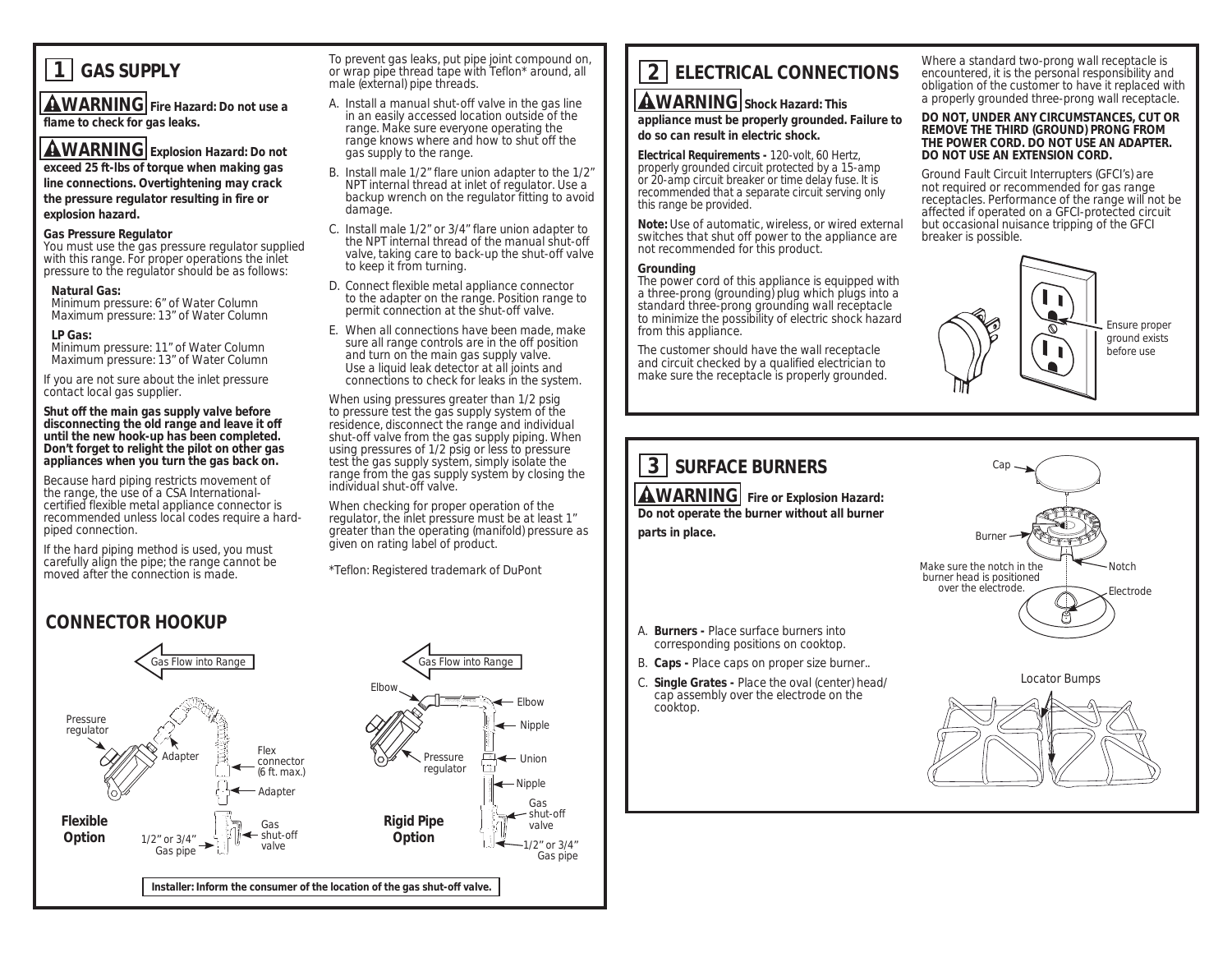## **4 CHECK SURFACE BURNERS**

Push and turn knob to LITE position. You will hear a **clicking** sound indicating proper operation of the spark module. Once the air has been purged from the supply lines, burners should light within 4 seconds. After burner lights, rotate knob out of the LITE position. Try each burner in succession until all burners have been checked.

### **Quality of Flames**

The flame quality of the burners needs to be determined visually.

**If burner flames look like (A), call for service. Normal burner flames should look like (B) or (C), depending on the type of gas you use**

With LP gas, some yellow tipping on outer cones is normal.

## **5 CHECK BAKE AND BROIL BURNERS**

### ■ To remove the oven bottom:

- A. Remove the screws holding down rear of the oven bottom.
- B. Grasp the oven bottom at rear slots on each side.
- C. Lift the rear of the oven bottom and slide it back until it clears the lip of the range frame at the front. Then lift bottom up and out.











Normal for natural gas

**Yellow flames-**Call for service

# **(C) Soft blue flames-**

■ Set Bake function to 350°F. Burner should **light in 30 to 90 seconds.**

### **Check Flame Quality.**

- Flames should have approximately 1" blue cones.
- Natural gas should burn with no yellow flames.
- LP gas flames have slight yellow tips
- After warming up, the flame should not lift off the burner.
- Check broil burner using the same method as **the bake burner.**

## **7 INSTALL AND CHECK ANTI-TIP DEVICE**

**AWARNING** Never completely remove the **leveling leg as the range will not be secured to the anti-tip device properly.**



Anti-Tip Bracket Kit Included

Follow instructions supplied with ANTI-TIP bracket

## **8 LEVEL THE RANGE**

**AWARNING** Never completely remove the **leveling leg as the range will not be secured to the anti-tip device properly.**

**A.** Plug in the unit.

- **B.** Measure the height of your countertop at the rear of the opening (X).
- **C.** Adjust two rear leveling legs so that the rear of cooktop is at the same height as the counter (Y).
- **D.** Slide unit into place.
- **E.** Install oven shelves in the oven and position the range where it will be installed.
- **F.** Check for levelness by placing a spirit level on one of the oven shelves. Take two readings-with the level placed diagonally first in one direction and then the other.
- **G.** Adjust front leveling legs until the range is level.
- **H.** Look under the unit and verify that the rear leg is fully engaged with the anti-tip device. If not, remove the unit and adjust the height of the rear leg so that it is properly engaged.

## **WHEN ALL HOOKUPS ARE COMPLETED**

Make sure all controls are left in the off position. Make sure the flow of combustion and ventilation air to the range is unobstructed.

Check that all packing materials and tape have been removed. This will include tape on metal panel under control knobs (if applicable), adhesive tape, wire ties, cardboard and protective plastic. Failure to remove these materials could result in damage to the appliance once the appliance has been turned on and surfaces have heated.

## **6 ADJUST BAKE AND BROIL AIR SHUTTER IF NECESSARY To adjust the flow of air to either burner, loosen**

**the Phillips head screw and rotate the shutter as needed.**



- A. If the flames are yellow, open shutter more than the original setting.
- B. If the flames lift off the burner, close the air shutter more than the original setting.

Check flames again and adjust further if necessary. Replace oven bottom.



**Broil Burner Bake Burner**

**INSTALLATION INSTRUCTION 31-10897-4 07-16 GEA JGBS60, JGB635, JGB450**

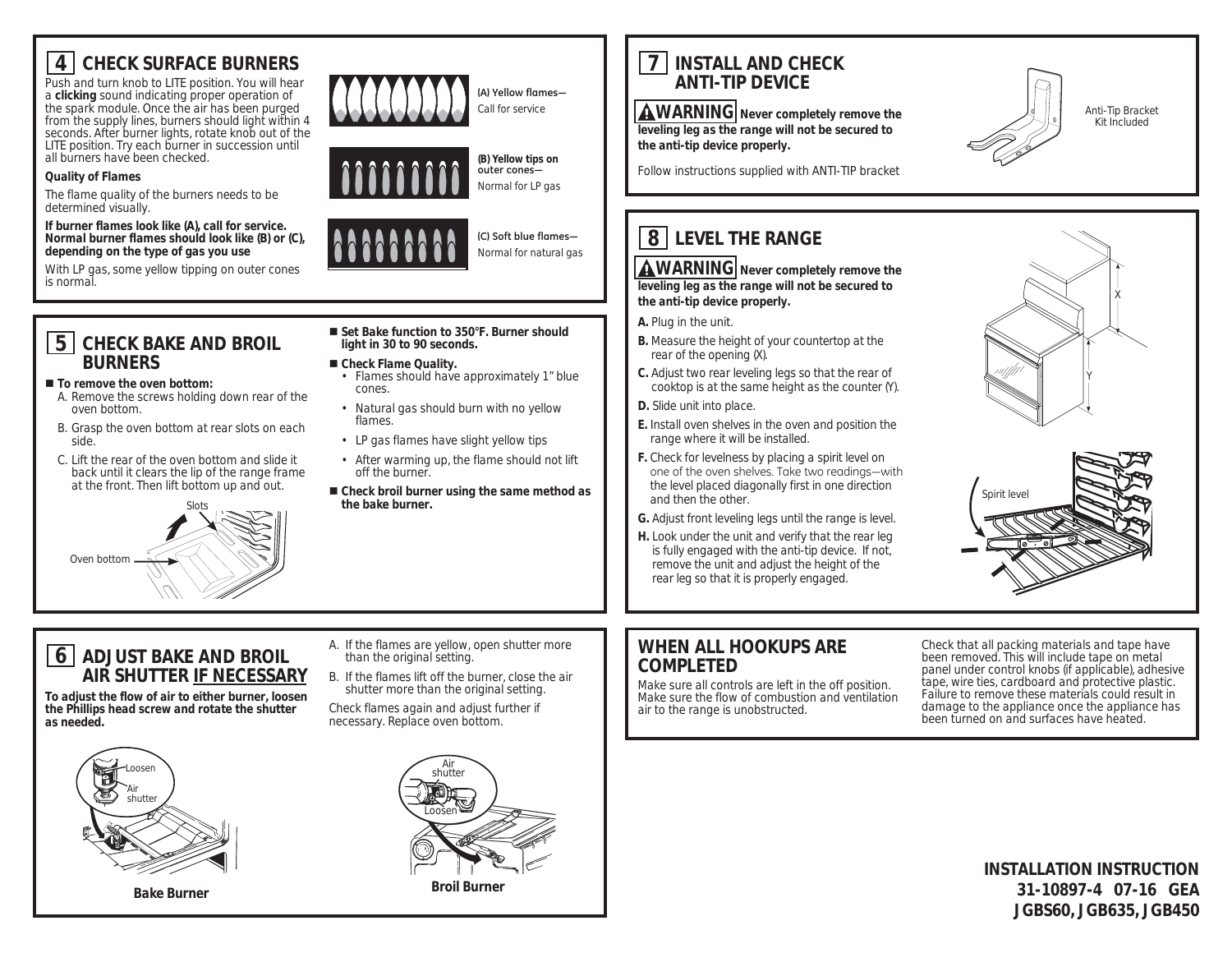# **Instrucciones de Instalación Cocina**

**Ante cualquier duda, llame al 1.800-GE-CARES o visite nuestro sitio web en: GEAppliances.com**

### **En el Commonwealth de Massachusetts**

• Este producto debe ser instalado por un plomero licenciado o un mecánico gasista.

### • Al usar válvulas de cierre de gas tipo balón, deberán ser del tipo de manija T. • Al usar un conector de gas flexible no deberá

exceder los 3 pies.

**AADVERTENCIA RIESGO DE INCENDIO O EXPLOSIÓN**

Si la información de este manual no se sigue exactamente, se podrá producir un incendio o explosión, ocasionando daños sobre la propiedad, lesiones o la muerte.

La instalación deberán ser realizadas por un instalador calificado.

Lea estas instrucciones en su totalidad y atentamente.

Esta cocina se deberá instalar de acuerdo con los códigos locales, o en la ausencia de códigos locales, con el Código de Gas Combustible Nacional, ANSIZ223.1/NFPA.54, última edición. En Canadá, la instalación deberá ser conforme con el Código de Instalación de Gas Natural actual, CAN/CGA-B149.1 o el Código de Instalación de Propano actual, CAN/CGA-B149.2, y con los códigos locales cuando corresponda. Esta cocina fue diseñada y certificada por CSA International, de acuerdo con ANSI Z21.1, última edición y con la Canadian Gas Association (Asociación de Gas

de Canadá) CAN/CGA-1.1 última edición.

Al instalar un electrodoméstico a gas, el uso de conectores flexibles viejos puede ocasionar pérdidas y lesiones personales. Siempre use un conector flexible NUEVO.

La prueba de goteras del electrodoméstico se deberá realizar de acuerdo con las instrucciones del fabricante.

La cocina deberá estar correctamente conectada a tierra de acuerdo con los códigos y ordenanzas locales o, en ausencia de códigos locales, de acuerdo con el Código Nacional de Electricidad (National Electric Code), (ANSI/NFPA NO. 70., última edición). En Canadá, la conexión a tierra se deberá realizar de acuerdo con la Parte 1 del Código de Electricidad de Canadá CSA C22.1 y/o los códigos locales. En esta sección, consulte las Conexiones Eléctricas

No instale este producto con una campana con cortina de aire u otra campana de cocina que funcione llevando aire a la placa de cocción. El flujo de aire podrá interferir en el funcionamiento de los quemadores de gas, produciendo riesgos de incendio o explosión.

## **PARA SU SEGURIDAD**

### **ADVERTENCIA**

- **Riesgo de Caída**
- **Un niño o adulto pueden volcar la cocina y morir. • Instale el soporte anti-volcaduras sobre la pared o el piso.**
- la unidad hacia atras de tal manera que la pata niveladora  **sea enganchada. • Vuelva a adherir el soporte anti-volcaduras si la estufa**
- **se mueve de lugar.**
- **Si esto no se hace, se podrá producir la muerte o quemaduras graves en niños o adultos.**

Si no recibió un soporte anti volcaduras con su compra, llame al 1.800.626.8774 para recibir uno sin costo. (En Canadá, llame al 1.800.561.3344). Para recibir instrucciones de instalación del soporte, visite: GEAppliances.com (En Canadá, GEAppliances.ca.).



**A** ADVERTENCIA Antes de comenzar la instalación, apague el encendido en el panel de servicio y bloquee el medio de desconexión del servicio a fin de evitar que el encendido se active de forma accidental. Cuando el medio de desconexión del servicio no se pueda bloquear, ajuste de manera segura un ítem de advertencia que esté bien visible, tal como una etiqueta, sobre el panel de servicio.

## **HERRAMIENTAS NECESARIAS MATERIALES NECESARIOS**



Destornillador con cabeza plana

 $\begin{array}{ccc}\n\mathbb{R} & \mathbb{R} & \mathbb{R} & \mathbb{R} & \mathbb{R} & \mathbb{R} & \mathbb{R} & \mathbb{R} & \mathbb{R} & \mathbb{R} & \mathbb{R} & \mathbb{R} & \mathbb{R} & \mathbb{R} & \mathbb{R} & \mathbb{R} & \mathbb{R} & \mathbb{R} & \mathbb{R} & \mathbb{R} & \mathbb{R} & \mathbb{R} & \mathbb{R} & \mathbb{R} & \mathbb{R} & \mathbb{R} & \mathbb{R} & \mathbb{R} & \mathbb{R} & \mathbb{R} & \math$ 

Llave para tubería (2) (una de repuesto)



Llave con extremo abierto o ajustable

### 一确向部门 Lápiz y regla Nivel



o clavo

- Válvula de cierre para tubería de gas
- Sellador para junta de tubería o UL cinta para tubería aprobada con Teflón\*, resistente a la acción de gases naturales o LP
- Conector para artefacto metálico flexible (1/2" I.D.) Se recomienda una longitud de 5 pies para una fácil instalación, pero otras longitudes son aceptables. Nunca use un conector viejo al instalar una cocina nueva.
- Adaptador para unión cónica para la conexión al suministro de gas (3/4" o ½" NPT x ½" I.D.)
- Adaptador para unión cónica para la conexión al regulador de presión en la cocina (1/2" o ½"  $NPT X Y_2" I.D.$
- Detector de pérdida de líquido o agua con jabón.
- \*Teflón: Marca registrada por DuPont

Si se producen fallas en el producto debido a una instalación inadecuada, la Garantía no cubrirá las mismas.

Antes de instalar su cocina sobre linóleo y cualquier otro revestimiento de piso sintético, asegúrese de que el revestimiento del piso resista los 180º F sin contraerse, combarse o descolorarse. No instale la cocina sobre alfombras, a menos que haya una hoja de contrachapado de un grosor de ¼" o un aislante similar entre la cocina y la alfombra.

### **Casa Rodante – Requisitos de Información Adicional**

Esta cocina se deberá instalar conforme con el Estándar de Construcción y Seguridad para Hogar, Título 24 CFR, Pieza 3280 (anteriormente el Estándar Federal para la Construcción y Seguridad de Casas Rodantes (Federal Standard for Mobile Home Construction and Safety), Título 24, HUD Parte 280). Cuando dicho estándar no sea aplicable, use el estándar para las Instalaciones de Casas Fabricadas, ANSI A225, 1/NFPA 501A o con códigos locales.

En Canadá, la instalación de esta cocina deberá ser realizada de acuerdo con los estándares actuales CAN/CSAA240 – última edición, o con los códigos locales.

Cuando la cocina es instalada en una casa móvil, se deberá asegurar al piso durante el tránsito. Cualquier método para asegurar la cocina es adecuado, siempre y cuando se realice conforme con los estándares que figuran a continuación.

instrucciones para uso del inspector de electricidad local. **IMPORTANTE** — Cumpla con todos los códigos y ordenanzas gubernamentales.

**ANTES DE COMENZAR IMPORTANTE** — Conserve estas

**IMPORTANTE** - Retire todo el material de embalaje y material escrito del horno antes de conectar el gas y el suministro de corriente a la cocina.

**IMPORTANTE** — A fin de evitar daños en los gabinetes, controle con su constructor o proveedor de gabinetes que los materiales usados no descolorarán, deslaminarán ni sostendrán otro daño. Este horno fue diseñado de acuerdo con los requisitos de UL y CSA International y cumple con las temperaturas máximas permitidas para gabinetes de madera de 194º F (90º C).

Nota para el Instalador – Asegúrese de que estas instrucciones queden en manos del comprador.

Nota para el Consumidor – Guarde estas instrucciones para referencia futura.

Servicio Técnico – El diagrama eléctrico se encuentra en un sobre adjunto al reverso de la cocina.

La correcta instalación del producto es responsabilidad del instalador.

Taladro, punzón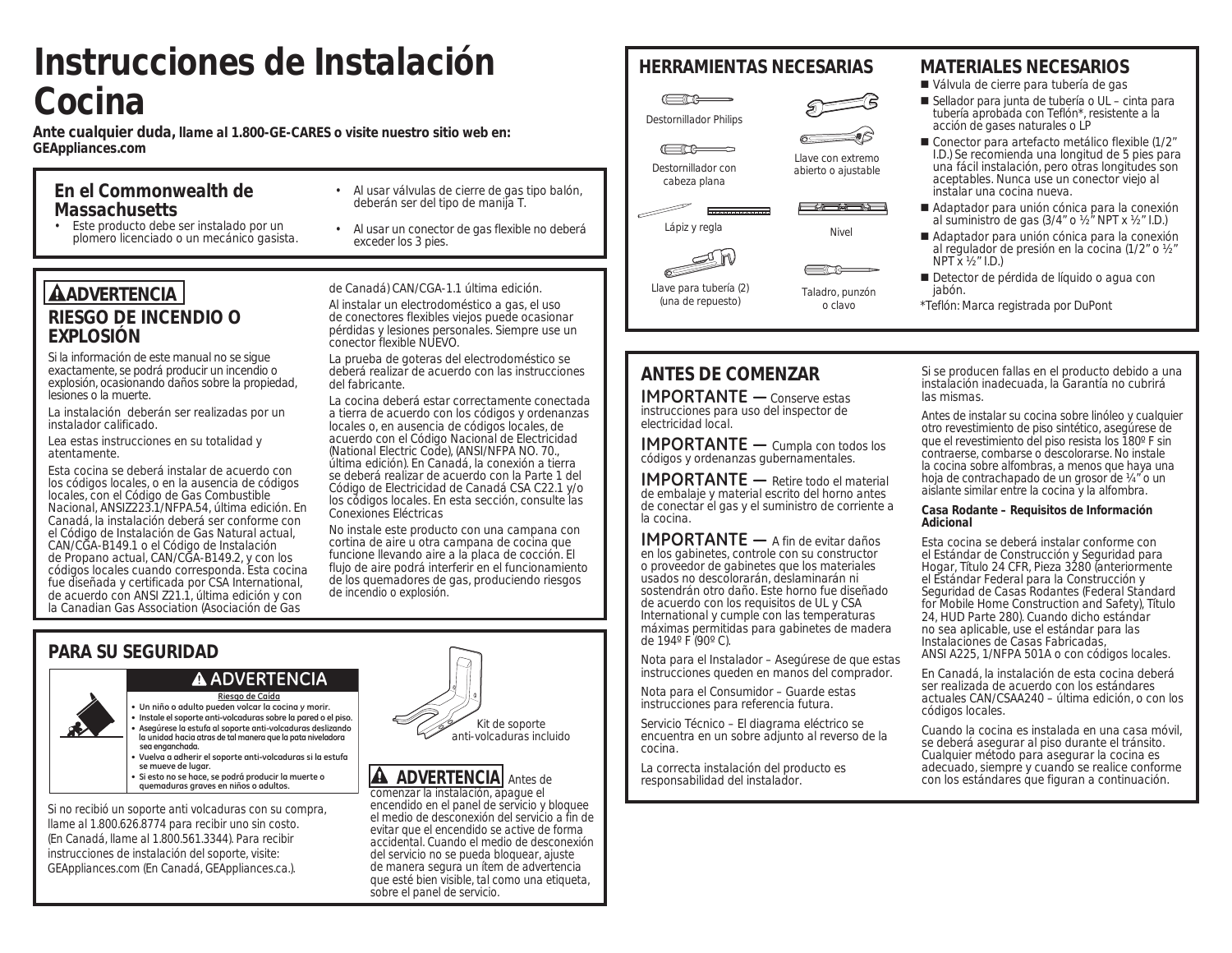## **DIMENSIONES Y ESPACIOS**

Deje el espacio adecuado entre la cocina y las superficies combustibles adyacentes. Estas dimensiones se deberán cumplir para un uso seguro de su cocina.

Deje un espacio mínimo de 30" (76.2 cm) entre los quemadores y la parte inferior del gabinete de madera o metal sin protección, o deje un espacio mínimo de 24" (61 cm) cuando la parte inferior del gabinete de madera o metal esté protegido por no menos de 1/4" (6.4 mm) de cartón de retardo de incendios cubierta por no menos que una lámina metálica de 28 MSG (.015" (.38 mm)

de grosor), .015" (.38 mm) de grosor de acero inoxidable, .025" (0.64 mm) de aluminio o .020" (0.5 mm) de cobre.

La instalación de un horno microondas o de un electrodoméstico de cocción que figuren en la lista sobre la parte superior de la cocina deberá cumplir con las instrucciones de instalación provistas con el electrodoméstico.

Para la instalación de la isla, deje un espacio mínimo de 2-½" desde la abertura hasta el extremo trasero de la mesada y un mínimo de 3" desde la abertura hasta los extremos laterales de la mesada.





### **CONVER TIR A GAS LP (O VOLVER A CONVERTIR DE LP A GAS NATURAL)**

**Esta cocina deja la configuración de fábrica para uso con gas natural. Si desea convertir a gas LP, la conversión deberá ser realizada por un instalador de gas LP calificado.**

Los orificios de conversión y las instrucciones se podrán encontrar en la parte trasera de la cocina.

Guarde estas instrucciones y todo orificios en caso de que lo desee convertir nuevamente a gas natural.

**Parte Trasera de la Estufa**





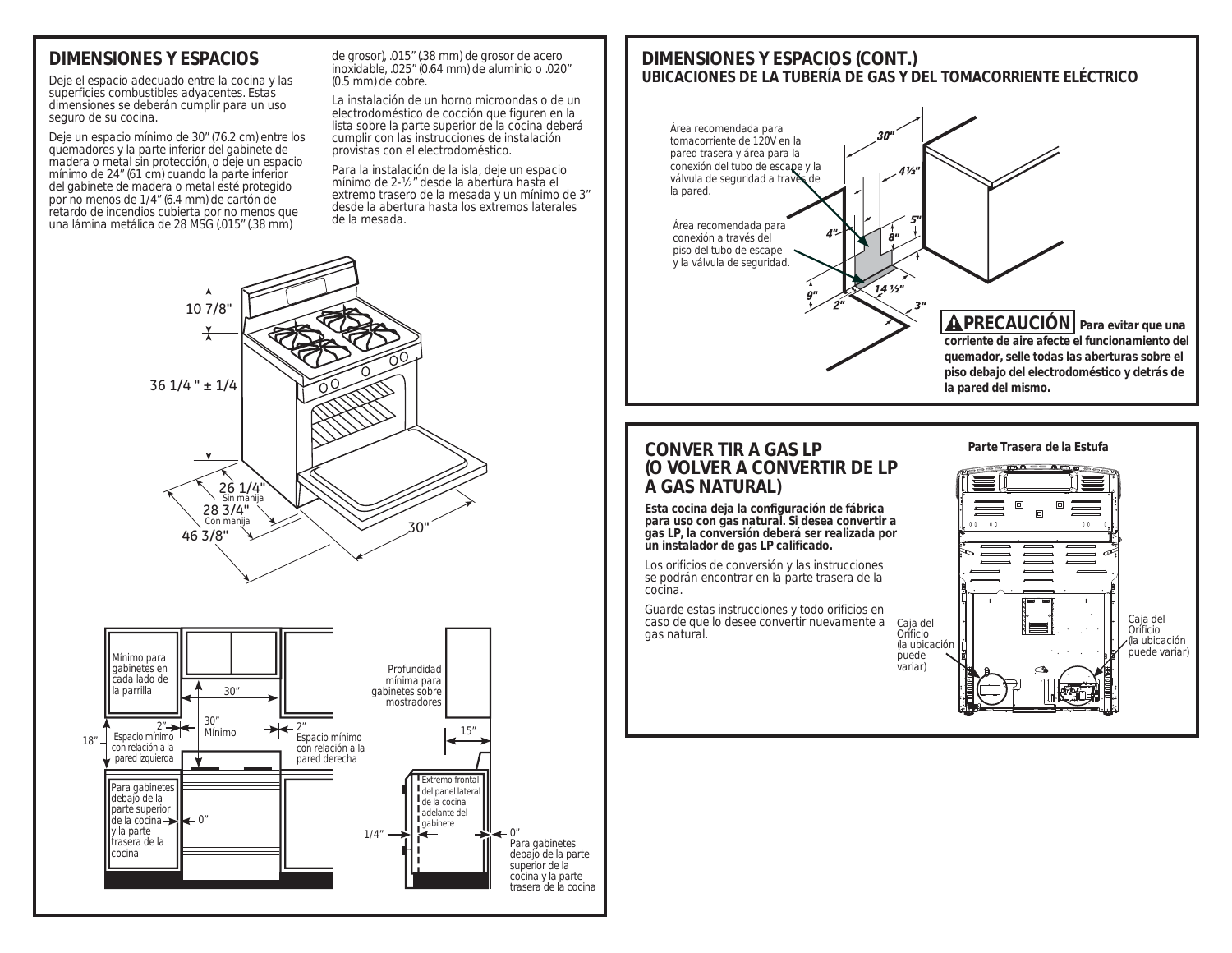## **1 SUMINISTRO DE GAS**

**A** ADVERTENCIA Riesgo de incendio: No **use una llama para controlar las pérdidas de gas.**

**A ADVERTENCIA** Riesgo de Explosión: **No supere una torsión máxima de 25 pies-**

**libras al realizar conexiones de tuberías de gas. Cualquier ajuste en exceso podrá romper el regulador de presión, resultando en riesgo de incendio o explosión.**

### **Regulador de Presión de Gas**

Se deberá usar el regulador de presión de gas suministrado con esta cocina. Para un funcionamiento adecuado, la presión de entrada al regulador deberá ser la siguiente:

### **Gas Natural:**

 Presión mínima: Columna de Agua de 6" Presión máxima: Columna de Agua de 13"

### **Gas LP:**

Presión mínima: Columna de Agua de 11"

 Presión máxima: Columna de Agua de 13" Si no está seguro sobre cuál es la presión de

entrada, comuníquese con el proveedor de gas local. **Cierre la válvula principal de suministro de gas antes de desconectar su vieja cocina y deje la misma apagada hasta que la nueva conexión se haya completado. No olvide volver a encender el piloto en otros electrodomésticos a gas cuando vuelva a encender el gas.**

Debido a que las tuberías duras restringen el movimiento de la cocina, se recomienda el uso del conector para electrodomésticos de metal flexible con certificación internacional de CSA, a menos que los códigos locales requieran una conexión de tubería dura.

Si se usa el método de tubería dura, deberá alinear la misma con cuidado; la cocina no se podrá mover una vez realizada la conexión.

Para evitar pérdidas de gas, coloque el compuesto de la junta de gas, o envuelva la cinta para roscas de tuberías con Teflón\* alrededor de todas las roscas de tubería macho (externas).

- A. Instale una válvula de cierre manual de la línea de gas en la línea de gas, en una ubicación de fácil acceso fuera de la cocina. Asegúrese de que todas las personas que usen la cocina sepan dónde y cómo cerrar el suministro de gas de la cocina.
- B. Instale el adaptador de la unión cónica macho de ½" a la rosca interna de 1/2" de NPT en la entrada del regulador. Use la llave de repuesto en el accesorio regulador para evitar daños. Al instalar la cocina desde el frente, retire el codo de 90º para una instalación más fácil.
- C. Instale un adaptador para unión cónica de ½" o ¾" a la rosca interna de NPT de la válvula de cierre manual, procurando evitar que la válvula de cierre no gire.
- D. Conecte el conector de metal flexible del electrodoméstico al adaptador de la cocina. Posicione la cocina para permitir la conexión en la válvula de cierre.
- E. Cuando todas las conexiones se hayan realizado, asegúrese de que todos los controles de la cocina estén en la posición de apagado y encienda la válvula de suministro principal de gas. Use un detector de pérdida de líquido en todas las uniones y conexiones, para controlar pérdidas en el sistema.
- Al usar presión superior a ½ psig para controlar la presión del sistema de suministro de gas de la residencia, desconecte la cocina y la válvula de cierre individual de la tubería de suministro de gas. Al usar las presiones de prueba de ½ psig o menos para controlar el sistema de suministro de gas, simplemente aísle la cocina del sistema de suministro de gas, cerrando la válvula de cierre individual.

Al controlar el funcionamiento adecuado del regulador, la presión de entrada deberá ser por lo menos 1" mayor que la presión de funcionamiento (tubo) como en la etiqueta de calificación del producto. \*Teflón: Marca registrada por DuPont



# **2 CONEXIONES ELÉCTRICAS**

**ADVERTENCIA Riesgo de Descarga: Este electrodoméstico deberá estar conectado a tierra de forma adecuada. Si no cumple con esto se podrán producir descargas eléctricas.**

**Requisitos Eléctricos -** Circuito de 120 voltios, 60 Hertz, correctamente conectado a tierra por un disyuntor de 15 o 20 amperes o fusible de retraso. Se recomienda contar con un circuito separado que se use únicamente con esta cocina.

**Nota:** No se recomienda para este producto el uso de interruptores automáticos, inalámbricos o con cableado externo que apagan la corriente del electrodoméstico.

### **Conexión a Tierra**

El cable de corriente de este electrodoméstico cuenta con un enchufe de 3 patas (conexión a tierra) que se conecta a un tomacorriente de pared estándar de 3 cables para minimizar la posibilidad de riesgos de descargas eléctricas por parte del mismo.

El cliente deberá contratar a un electricista calificado para que controle el circuito, a fin de asegurar que el tomacorriente esté correctamente conectado a tierra.



### **NUNCA, BAJO NINGUNA CIRCUNSTANCIA, CORTE NI ELIMINE EL TERCER CABLE (TIERRA) DEL CABLE DE CORRIENTE. NO USE UN ADAPTADOR. NO USE UN PROLONGADOR.**

No se requieren ni se recomiendan Interruptores con Detección de Falla a Tierra (GFCI) en receptáculos de cocinas a gas. El funcionamiento de la cocina no se verá afectado si se utiliza en un circuito GFCI protegido, pero es posible que se produzcan detenciones ocasionales no deseadas del interruptor GFCI.